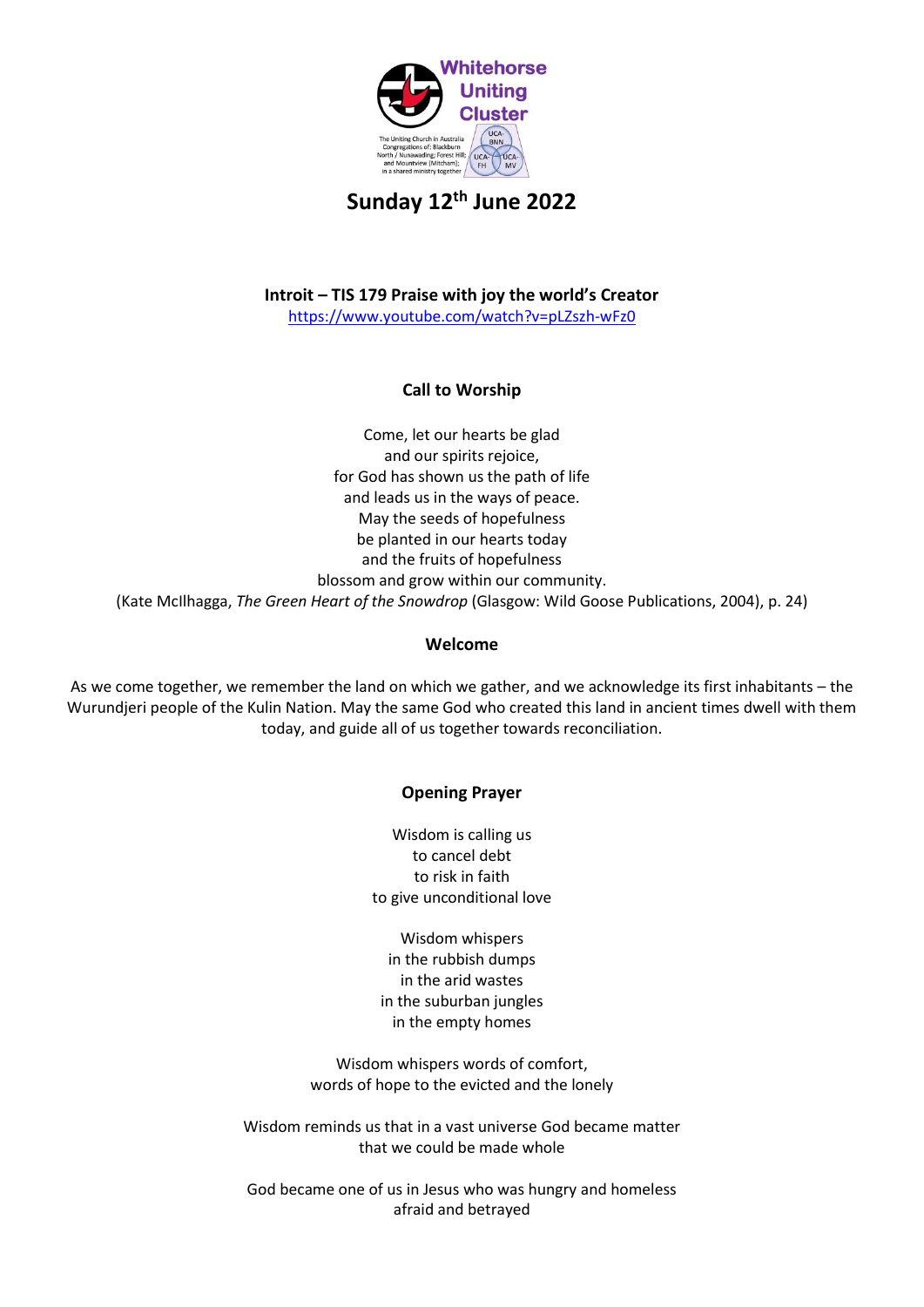He teaches us that when we help those who are without to find food and shelter we welcome him

Spirit of wisdom, breath of God awaken in us understanding and forgiveness insight and commitment as we try to follow in the footsteps of Jesus. (McIlhagga, *The Green Heart of the Snowdrop*, p. 161)

### **Prayer of Confession**

As we come together in the presence of God's awesome spirit we remember also the ways in which we have fallen short

We have failed to love with the same depth and passion with which we have been loved. We have failed to welcome others with the same grace and hospitality with which we have been welcomed. We have failed to give with the same sacrificing generosity from which we have been given.

For when we have done wrong, and when we have failed to do what is right, we ask forgiveness.

[pause]

We can be confident to ask forgiveness, for our God is a merciful and loving God who is with us today and all days Forgiving, blessing, and accompanying us always. Thanks be to God.

**Hymn – TIS 418 She sits like a bird**

<https://www.youtube.com/watch?v=5EmkyT6uUZE>

#### **Readings**

#### **Proverbs Chapter 8: 1-4 and 22-31**

[1 D](https://www.biblestudytools.com/nrs/proverbs/8-1.html)oes not wisdom call, and does not understanding raise her voice?

[2 O](https://www.biblestudytools.com/nrs/proverbs/8-2.html)n the heights, beside the way, at the crossroads she takes her stand;

[3 b](https://www.biblestudytools.com/nrs/proverbs/8-3.html)eside the gates in front of the town, at the entrance of the portals she cries out:

[4 "](https://www.biblestudytools.com/nrs/proverbs/8-4.html)To you, O people, I call, and my cry is to all that live.

[22 T](https://www.biblestudytools.com/nrs/proverbs/8-22.html)he Lord created me at the beginning of his work, the first of his acts of long ago.

[23 A](https://www.biblestudytools.com/nrs/proverbs/8-23.html)ges ago I was set up, at the first, before the beginning of the earth.

[24 W](https://www.biblestudytools.com/nrs/proverbs/8-24.html)hen there were no depths I was brought forth, when there were no springs abounding with water.

[25 B](https://www.biblestudytools.com/nrs/proverbs/8-25.html)efore the mountains had been shaped, before the hills, I was brought forth—

[26 w](https://www.biblestudytools.com/nrs/proverbs/8-26.html)hen he had not yet made earth and fields, or the world's first bits of soil.

[27 W](https://www.biblestudytools.com/nrs/proverbs/8-27.html)hen he established the heavens, I was there, when he drew a circle on the face of the deep,

[28 w](https://www.biblestudytools.com/nrs/proverbs/8-28.html)hen he made firm the skies above, when he established the fountains of the deep,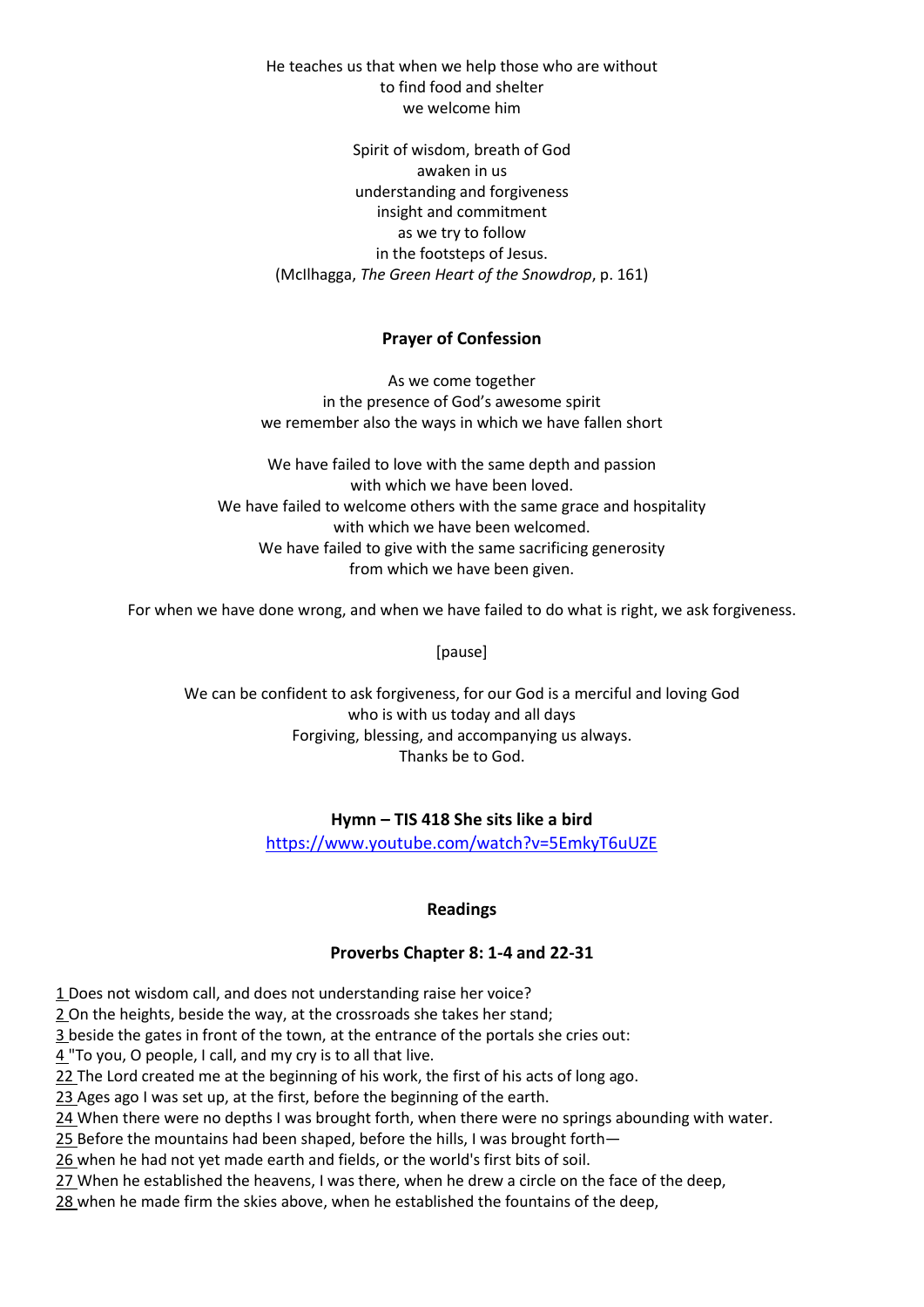[29 w](https://www.biblestudytools.com/nrs/proverbs/8-29.html)hen he assigned to the sea its limit, so that the waters might not transgress his command, when he marked out the foundations of the earth,

[30 t](https://www.biblestudytools.com/nrs/proverbs/8-30.html)hen I was beside him, like a master worker; and I was daily his delight, rejoicing before him always,

[31 r](https://www.biblestudytools.com/nrs/proverbs/8-31.html)ejoicing in his inhabited world and delighting in the human race.

## **Romans Chapter 5: 1-5**

[1 T](https://www.biblestudytools.com/nrs/romans/5-1.html)herefore, since we are justified by faith, we have peace with God through our Lord Jesus Christ,

[2 t](https://www.biblestudytools.com/nrs/romans/5-2.html)hrough whom we have obtained access to this grace in which we stand; and we boast in our hope of sharing the glory of God.

[3 A](https://www.biblestudytools.com/nrs/romans/5-3.html)nd not only that, but we also boast in our sufferings, knowing that suffering produces endurance,

[4 a](https://www.biblestudytools.com/nrs/romans/5-4.html)nd endurance produces character, and character produces hope,

[5 a](https://www.biblestudytools.com/nrs/romans/5-5.html)nd hope does not disappoint us, because God's love has been poured into our hearts through the Holy Spirit that has been given to us.

# **John Chapter 16: 12-15**

[12 "](https://www.biblestudytools.com/nrs/john/16-12.html)I still have many things to say to you, but you cannot bear them now.

[13 W](https://www.biblestudytools.com/nrs/john/16-13.html)hen the Spirit of truth comes, he will guide you into all the truth; for he will not speak on his own, but will speak whatever he hears, and he will declare to you the things that are to come.

[14 H](https://www.biblestudytools.com/nrs/john/16-14.html)e will glorify me, because he will take what is mine and declare it to you.

[15 A](https://www.biblestudytools.com/nrs/john/16-15.html)ll that the Father has is mine. For this reason I said that he will take what is mine and declare it to you.

©NRSV National Council of the Churches of Christ in the USA. Used by permission. All rights reserved worldwide.

### **Being at one with the Triune God**

The Symbols of Trinity

We have many symbols of the Trinity that matter to us. They are all meant to remind us of the affirmations of faith. Symbols and Icons point to something important. Different traditions use various symbols to point to what matters to them – we use the empty cross, the table (called altar by some), the placement of the pulpit, the bringing in of the Bible, the Paschal candle, musical instrumentation, stained glass windows, brass commemoration plates; we have many symbols in our tradition and many of us find them helpful.

So when we talk of the Trinity, what comes to mind? Take a moment to reflect and consider.

Trinitarian theology came late in the early church, firstly trying to work out the person of Jesus. Out of these debates came God 1, 2, 3 or 1 and 3, perhaps an attempt to intellectually make sense of something in the Bible more described in what is seen and experienced.

The Bible talks extensively about God and God's Spirit in the Old Testament; even 'children of God' but never gets into a debate over 'is God 1 or 2'. Even in the New Testament, we hear of the Spirit of God in and on Jesus. But this is all to do with Jesus' ministry and mission. It expresses Jesus' unity of mind and heart with God. It was only later that we started talking of Jesus' divinity – adoption or birth from God.

For the New Testament, Trinitarian theology is expressive of mission, ministry and relationship with God and each other.

The essence of Trinitarian thinking is – being at one with God and expressing the mission of God as shown in Jesus.

#### **To have a Trinitarian theology is to be in mission.**

That means we see ourselves primarily not called to worship, but to be in mission – God's mission (as expressed in Jesus). Yes we come together to worship, pray, reflect and support one another but all with the purpose of returning to walk in the way of Jesus, *sharing good news, being a community of healing and a people of grace (reconciliation).*

**Hymn – TIS 631 Father Lord of all Creation**

<https://www.youtube.com/watch?v=P5fqJaLg3ug>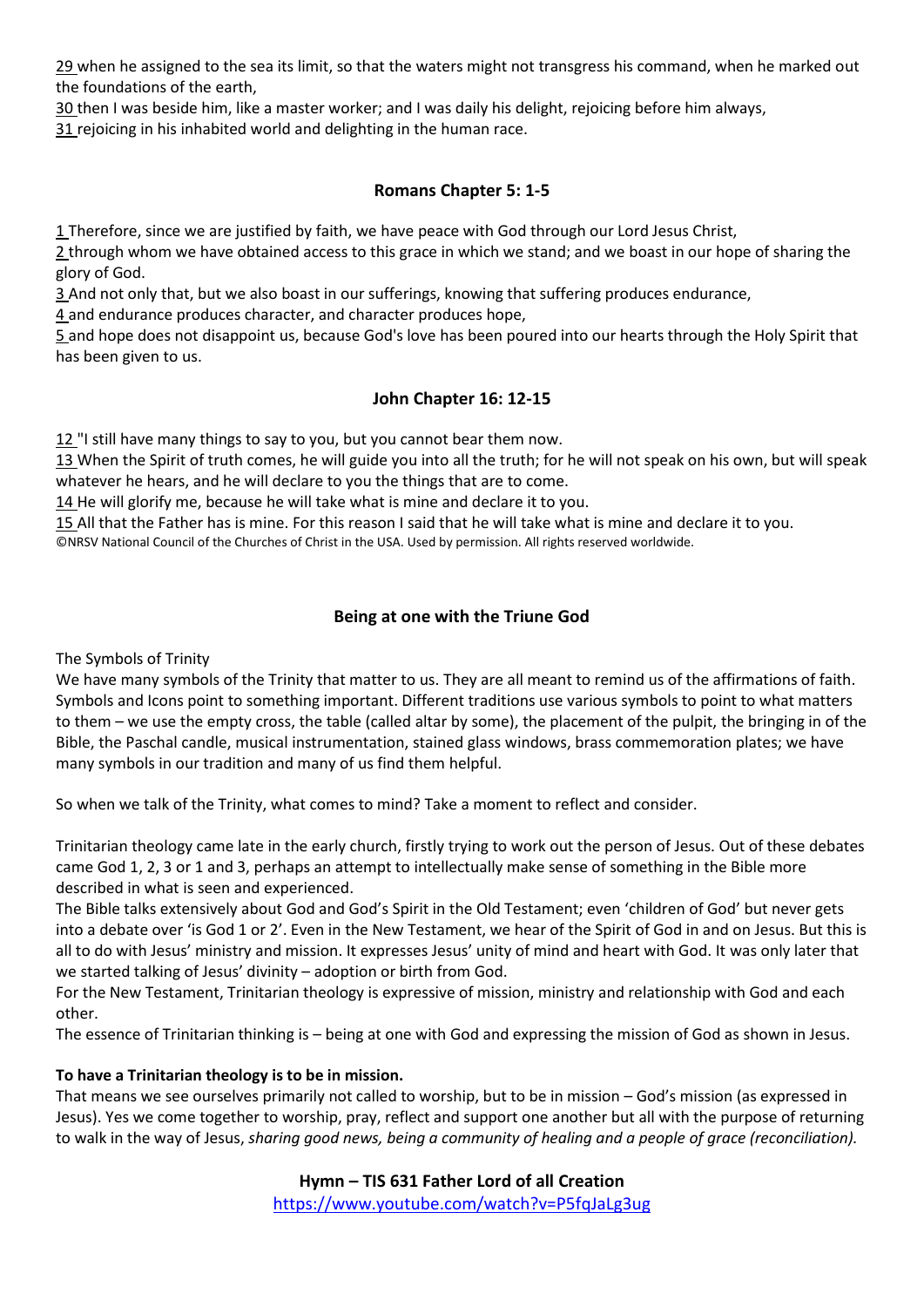#### **Offering Prayer**

We have received richly out of the generosity of God, and we pause now to offer in return – from our lives, from our hearts, and also from the fruit of our labour, in the prayer that our donations might do lasting and meaningful work in the service of God's people. Amen.

### **Candle Prayers**

We bring to mind our prayers for others at this time

### **Prayers of the People – Geoffrey Willis**

Dear Lord, in our prayers for the world we focus on the African nations of **Botswana** and **Zimbabwe.** These two countries, like many others in Africa, suffer from serious droughts and desertification which have left families with serious food shortages. We pray, dear Lord, for the herders and farmers who continue to raise cattle and food despite these difficulties. We ask that you will empower the development of effective measures to improve the health and life expectancy of all. These lands have endured governments whose policies have not always been fair for their people. So we pray, Lord, for stable economies that enable all people to prosper and live in justice and peace. We ask too for the fair election of democratic governments to counter instability, violence and human rights abuses. Please strengthen, dear Lord, the prophetic witness of churches to protest injustices and advocate good governance.

Here is a prayer from Botswana which we pray with them. I quote:

*Dear God, our builder, you have all the building materials needed to construct our societies. You have all the strength to put wisdom on all that has fallen apart in our lives. You have the wisdom to reshape our world. Inspire us with all your wisdom, strength and love, to rebuild the broken walls in our community.*

End of quote.

*[By Rev. Cheryl Dibeela, Gaborone, Botswana. Africa Praying: A Handbook on HIV/AIDS Sensitive Sermon Guidelines and Liturgy, ed. Musa W. Dube, WCC, 2003, pp.57, 175, 187-88. From the World Council of Churches website: www. oikoumene.org.]* We also pray for the protection of the people of the **Ukraine** during the current war. Please empower their President and curb the belligerence of those who wish to do them harm. In our own region, please uphold those Pacific Island nations who seek to build peaceful alliances with New Zealand and Australia.

In our local ecumenical prayer cycle, we pray for the priest and people of **St Mark's Anglican Church, Forest Hill** led by the Rev Philip Knight. St Mark's offer two services each Sunday which are also live streamed and on YouTube. We pray for their Community Meals program when, on the first Thursday of the month, St Mark's puts on a free hot lunch. The lunch is to show Christian hospitality to the local community with good conversation and a meal for anyone who wishes to join in. St Mark's also hosts a wide range of group activities for all ages.

Our prayer for Uniting Churches in our Presbytery highlights the congregation of **Deepdene.** This congregation celebrated 100 years in Deepdene in 2015. We pray for their minister, the Rev Gi Won Kang, and their youth worker, Tim Womersley. Deepdene has a strong Korean membership. Church services are currently in-person and also streamed on Zoom. Lunch together is a regular part of their Sunday program. An important part of their ministry is the Deepdene Korean School which meets every Monday. Planning is underway to establish an adult class. We pray, dear Lord, for their other activities, including their Wednesday women's prayer group and Korean Community Playgroups which have waiting lists. May all these activities be blessed as their members serve one another and their local community.

Dear Lord, we pray for **Melbourne City Mission.** This organisation helps people lead positive lives through a broad range of support services, including homelessness, early years, disability, palliative care, early childhood intervention and education. We pray for their work as they seek to create inclusive, fair and just communities to ensure that all people have equal access to opportunities.

Finally Lord we pray for **ourselves**. We ask for your blessing on our planning to be a Cluster. We pray too for our Ministry Team of Peter and Tina and for our Ministry Student, Daniel. Lord, we seek your blessing on the work of Centre 81 as it provides food and fellowship to those experiencing tough times. We seek your peace and blessing, Lord, on those of our members who are living in special accommodation. We pray that their needs may be met and